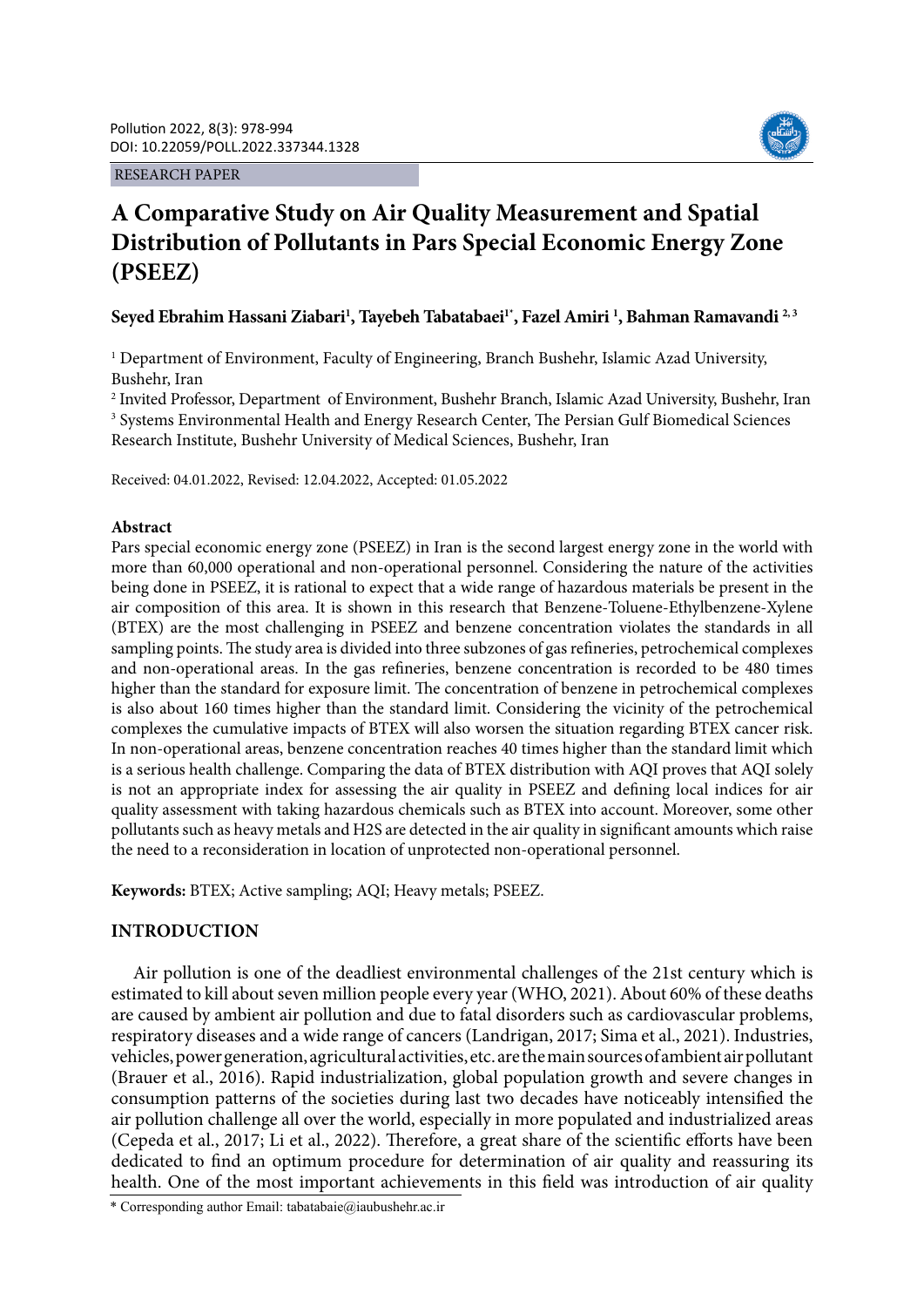index (AQI) which is a hybrid index for measuring the air quality and its health for human (Li et al., 2018; Tsai & Lin, 2021). AQI considers  $O_3$ , particulate matter (PM), CO, SO<sub>2</sub> and NO<sub>2</sub> as the main pollutants in the ambient air that is affecting human health (Heidarinejad et al., 2018). However, AQI seems to be insufficient for evaluation of the air quality of industrialized areas such as industrial parks or energy zones in which a wide range of hazardous chemicals such as volatile organic carbon (VOC) and aromatics are being emitted to the atmosphere (Han et al., 2019; Na et al., 2001). Hence, additional measurement (e.g. VOC, aromatics, heavy metals, etc.) are required in industrial areas and energy zones in order to reassure the safety of inhalation or the personnel of these sites and the inhabitants who live in the vicinity (Wu et al., 2015).

Among different types of industrial areas, the concerns about air pollution are more serious in the energy zones (Ziyarati et al., 2019). Energy zones are vast areas in the vicinity of hydrocarbon natural resources (oil or gas fields) which normally include numerous operational units for extraction, refining and reservation of oil and gas and production of fuels and downstream hydrocarbon-based products (petrochemical products) (Rostami et al., 2019). Due to the nature of the operations and the materials involved in the energy zones, the concentrations of different pollutants such as VOCs, especially benzene-toluene-ethylbenzene-xylene which are known as BTEX and sulfur derivatives such as  $SO_{x}$  and  $H_{2}S$  are significantly high and violates the environmental and public health standards (Ghazizade et al., 2020; Sarkheil et al., 2018). Therefore, conducting a comprehensive measurement and monitoring program which comprises all the hazardous pollutants as well as the AQI is crucial in these zones. Such a comprehensive monitoring not only facilitates better management of the human resource in the operational area but also provides a fundamental database for further studies on developing more inclusive and accurate indices for air quality assessment besides AQI in energy zones and other types of industrial area.

Presenting the most appropriate index and applying a comprehensive method of air pollution measurement for assessment of the air quality in industrial areas has been focused in numerous studies. Rai et al. (2013) focused on air pollution tolerance index (APTI) in the industrial site of Rourkela in India. APTI is mainly focused on the impacts of the air pollution on the plants and is defined by four physiochemical and biochemical responses from the plants leaves which are relative water content, ascorbic acid concentration, total chlorophyll and pH of the extract (Rai et al., 2013). Although this feedback response is an appropriate methodology for assessing the environmental impacts of the air pollution on the plant life of the area, it cannot be a managerial method for large industrial zones with numerous personnel. However, the concept of feedback response analysis can be useful for health risk assessment among the personnel and inhabitants of the industrial areas. Therefore, direct methods of source identification are more preferable than feedback analyses in the large industrial areas such as energy zones, since they provide the possibility of better management on air pollutants from their sources (Huang et al., 2015; Huang et al., 2019). Nandan et al. (2017) studied the impacts of 13 different industries on the air quality in Uttarakhand industrial area in India. They used four air pollutants of respirable particulate matter, suspended particulate matter,  $SO_2$  and  $NO_2$  as the major parameters in their study which are the principal compartments of AQI (Nandan et al., 2017). However, for more polluted areas such as energy zones, it is obvious that AQI is not sufficient solely and hazardous chemicals such as BTEX and VOCs must be considered as well. Mirrezaei and Orkomi (2020) combined the feedback response analysis and source identification approach in order to define the contribution of flare gases to the cumulative BTEX concentration in the atmosphere of Asalouyeh energy area in Iran and its risk for public health (Mirrezaei & Orkomi, 2020). Their study is a good sample of hazardous chemicals analysis in the air of a large energy zone, however, the lack of other parameters such as VOCs and AQI in this research decreases the accuracy of the obtained model for decision making. The study conducted by Kermani et al. (2021) fills the gaps existed in previous study to some extent by including polycyclic aromatic hydrocarbons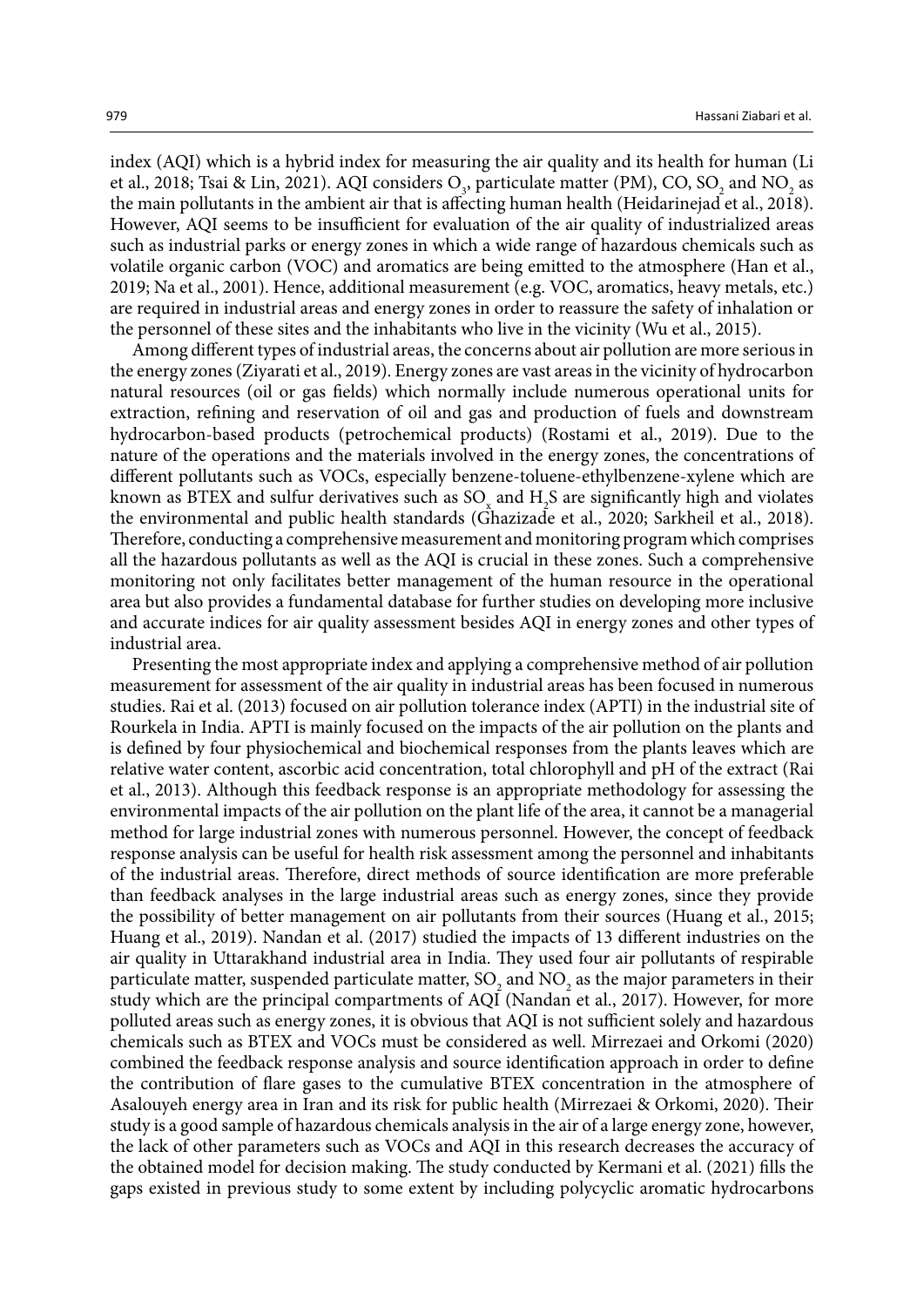(PAHs) and BTEX in their model. They provided a comprehensive spatial and time-based model for assessing the air quality of Tehran, Iran and evaluating the inhalation-based risk of PAHs and BTEX in Tehran (Kermani et al., 2021). Although they are focused on a large urban area, their generic study can be a very good benchmark for further developments in highly-polluted industrial areas, especially energy zones.

In this study, it is tried to provide a comprehensive spatial and time-dependent measurement on air pollution in the Pars special economic energy zone (PSEEZ) in Iran with a special focus on hazardous chemicals as the major pollutants in comparison to AQI. Subsequently, the cumulative impacts of these groups of pollutants on the health risk of the personnel and the inhabitants of the area is analyzed. These results are used for a managerial discussion about the localization of non-operational and official sites in the PSEEZ and the necessity of a reconsideration in human resource health policies in the polluted industrial areas in general.

# **MATERIAL AND METHODS**

PSEEZ in the east of Bushehr in south of Iran, is the second largest energy zone of the world (Ashournejad et al., 2019). South Pars (14,000 ha), is the focal area of PSEEZ with eight active natural gas refinery and 17 active petrochemical complexes. South Pars area is located in the vicinity of Asalouyeh which is an urban area with the population of about 75,000 people including the workers and personnel of PSEEZ (Abbasi et al., 2019). Figure 1 shows the geographical location of South Pars area in PSEEZ.

As it is mentioned, PSEEZ is a vast area including numerous gas refining and petrochemical complexes as well as non-operational sites and areas. Therefore, it is tried to cover as many areas as possible for sampling in order to have a comprehensive assessment of the hazardous chemicals in the air of whole studied area. The sampling points are chosen in a way that a sufficient number of operational and non-operational points be considered in order to have a realistic situation of BTEX distribution all over the PSEEZ and be able to determine the health impacts of these pollutants on all groups of habitats. Since in active sampling, the sampling takes place through the devices attached to the personnel, a combination of outdoor and indoor measurements are carried out, however, due to the nature of the jobs that the workers do during a work day, the samples can be considered as mostly outdoor air. Table 1 shows the information about the sampling points.

In active sampling, the pollutant will be absorbed from the air by appropriate absorbents which are various depending on the nature of the gas which is going to be absorbed. Adsorption is more applicable for non-reacting gases and vapors. Activated carbon, silica gel and porous polymers are the most common adsorbents widely applied for pollutants adsorption from the air (Villacañas et al., 2006).

Adsorbing tubes which are suitable for active sampling in the mixture of organic vapors



Fig. 1- The geographical location of PSEEZ **Fig. 1.** The geographical location of PSEEZ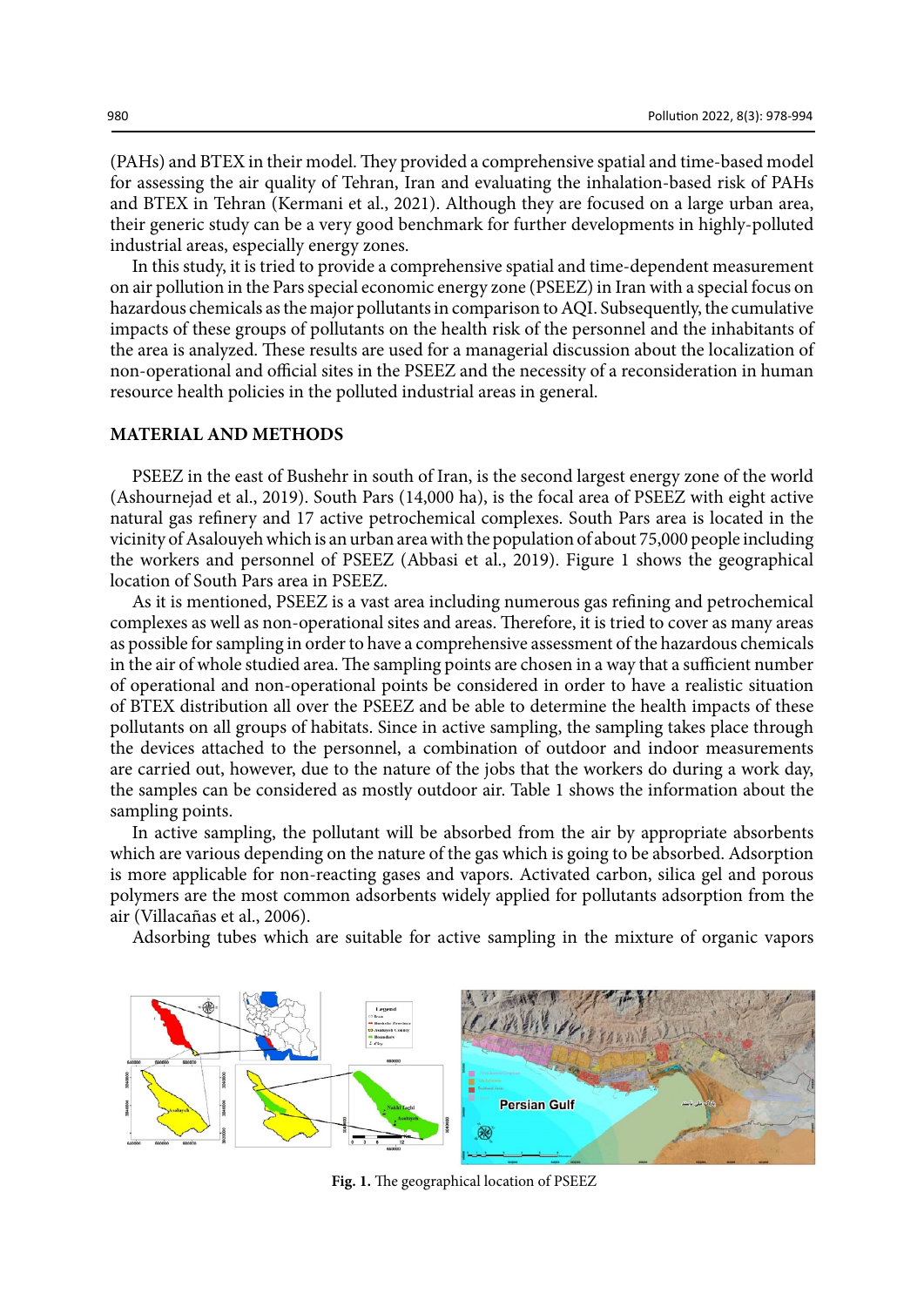| No.            | Name                         | Unit type                                                                                                                                                                                                                             | Coordinates   |  |
|----------------|------------------------------|---------------------------------------------------------------------------------------------------------------------------------------------------------------------------------------------------------------------------------------|---------------|--|
| $\mathbf{1}$   | $2nd$ gas refinery           |                                                                                                                                                                                                                                       | $N = 27.3110$ |  |
|                |                              | Operational<br>Operational<br>Operational<br>Operational<br>Operational<br>Operational<br>Operational<br>Operational<br>Operational<br>Operational<br>Operational<br>Operational<br>Operational<br>Non-operational<br>Non-operational | E=52.3524     |  |
| $\overline{2}$ | 3 <sup>rd</sup> gas refinery |                                                                                                                                                                                                                                       | $N = 27.3226$ |  |
|                |                              |                                                                                                                                                                                                                                       | E=52.3348     |  |
| $\mathfrak{Z}$ | 4 <sup>th</sup> gas refinery |                                                                                                                                                                                                                                       | $N = 27.3210$ |  |
|                |                              |                                                                                                                                                                                                                                       | E=52.3402     |  |
| $\overline{4}$ | 5 <sup>th</sup> gas refinery |                                                                                                                                                                                                                                       | $N = 27.2948$ |  |
|                |                              |                                                                                                                                                                                                                                       | $E = 52.3656$ |  |
| 5              | 7 <sup>th</sup> gas refinery |                                                                                                                                                                                                                                       | $N = 27.2930$ |  |
|                |                              |                                                                                                                                                                                                                                       | $E = 52.3730$ |  |
| 6              |                              |                                                                                                                                                                                                                                       | $N = 27.3507$ |  |
|                | Marjan petrochemical         | Non-operational                                                                                                                                                                                                                       | E=52.3140     |  |
| 7              | Morvarid petrochemical       |                                                                                                                                                                                                                                       | $N = 27.3430$ |  |
|                |                              |                                                                                                                                                                                                                                       | E=52.3345     |  |
| $\,$ 8 $\,$    | Borzooyeh petrochemical      |                                                                                                                                                                                                                                       | $N = 27.3328$ |  |
|                |                              |                                                                                                                                                                                                                                       | $E = 52.3341$ |  |
| 9              | Pardis petrochemical         |                                                                                                                                                                                                                                       | $N = 27.3245$ |  |
|                |                              |                                                                                                                                                                                                                                       | E=52.3356     |  |
| 10             | Pars petrochemical           |                                                                                                                                                                                                                                       | $N = 27.3258$ |  |
|                |                              |                                                                                                                                                                                                                                       | E=52.3352     |  |
| 11             | Mehr petrochemical           |                                                                                                                                                                                                                                       | $N = 27.3331$ |  |
|                |                              |                                                                                                                                                                                                                                       | E=52.3738     |  |
| 12             | Kavian petrochemical         |                                                                                                                                                                                                                                       | $N = 27.3430$ |  |
|                |                              |                                                                                                                                                                                                                                       | E=52.3138     |  |
| 13             | Jam petrochemical            |                                                                                                                                                                                                                                       | $N = 27.3303$ |  |
|                |                              |                                                                                                                                                                                                                                       | E=52.3307     |  |
| 14             | Bidkhoon                     |                                                                                                                                                                                                                                       | $N = 27.2838$ |  |
|                |                              |                                                                                                                                                                                                                                       | E=52.4107     |  |
| 15             | Asalouyeh                    |                                                                                                                                                                                                                                       | $N = 27.3003$ |  |
|                |                              |                                                                                                                                                                                                                                       | E=52.3542     |  |
| 16             | Airport                      |                                                                                                                                                                                                                                       | $N = 27.2323$ |  |
|                |                              |                                                                                                                                                                                                                                       | $E = 52.4403$ |  |

**Table 1.** Detailed information of sampling points

Table 1- Detailed information of sampling points and sampling points points and sampling points of sampling po<br>The contract of sampling points of sampling points of sampling points of sampling points of sampling points of

are normally composed of two connected compartment. The first part is filled with 100 mg of activated carbon separated with polyurethane foam from the second part which is filled with 50 mg of activated carbon. In active sampling, the air is drawn into the adsorbent tubes using a pump in a specific time. The samples adsorbed by each compartment of the adsorption system will be analyzed by gas chromatography (GC) in order to determine the quality and quantity of different pollutants in the sampled air (Heibati et al., 2017). Although activated carbon is a general adsorbent effective for a wide range of hydrocarbons and other pollutants, the adsorbent may need to be changed in cases a specific pollutant is considered to be analyzed (Gouin et al., 2005).

The sampling pumps equipped with the adsorbent tubes are installed to the operational personnel in a backpack and during his work time in the site, the air will be sampled. At the end of the sampling, GC will determines the composition of the inhaled air during his work period (Breuer, 2012). Sampling took place in the period between September 2019 and September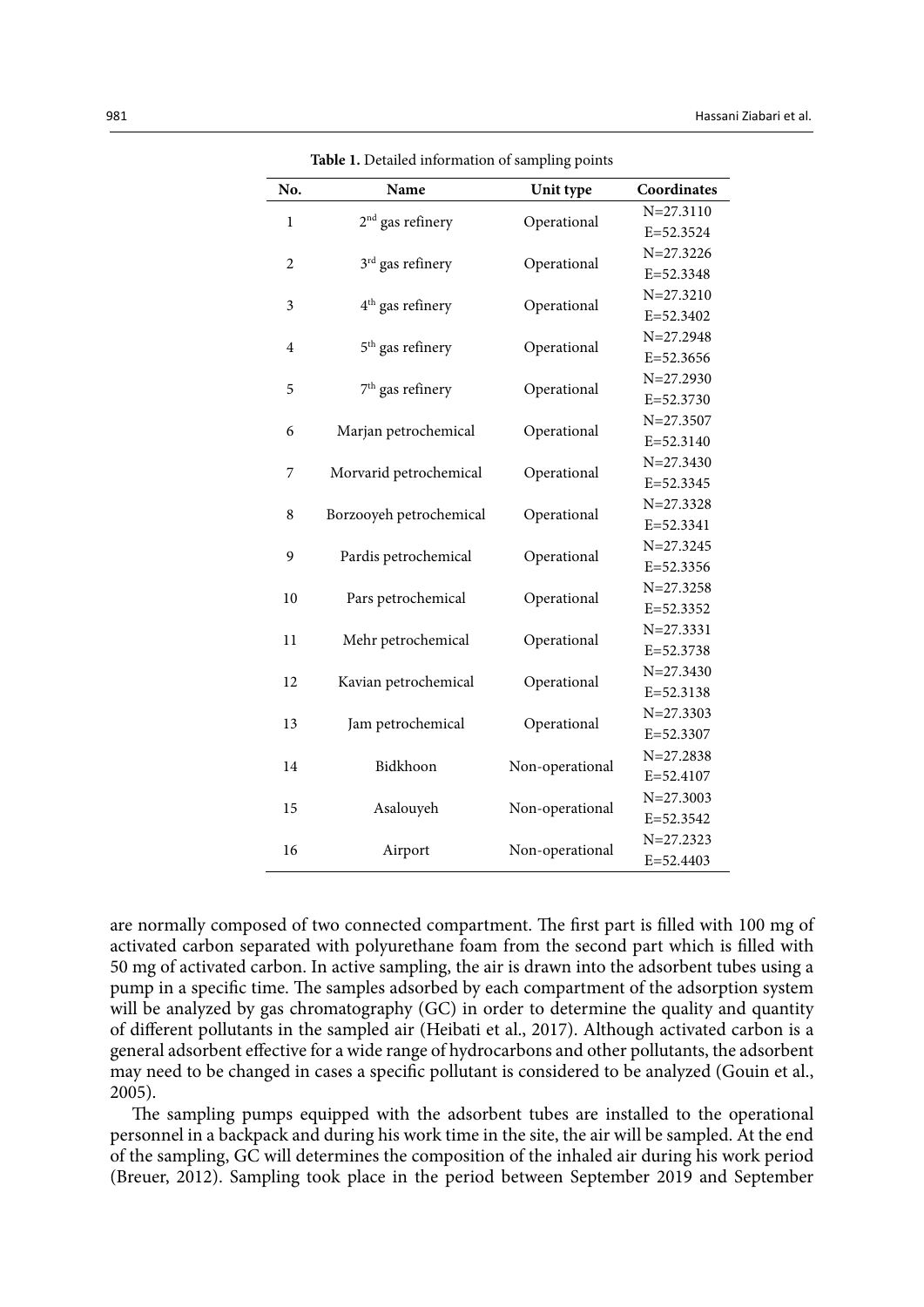| Point code | Location          | Coordinates    |  |  |
|------------|-------------------|----------------|--|--|
| A          | Chaah Mobarak     | $N = 27.3664$  |  |  |
|            |                   | $E = 52.79618$ |  |  |
| B          | Harra             | $N=27.46672$   |  |  |
|            |                   | $E = 52.67970$ |  |  |
| C          | Nahalestan        | $N = 27.47842$ |  |  |
|            |                   | $E = 52.67970$ |  |  |
| D          | Pars <sub>2</sub> | $N = 27.78463$ |  |  |
|            |                   | $E = 52.11344$ |  |  |
| E          |                   | $N = 27.53555$ |  |  |
|            | Phases $6,7,8$    | $E = 52.56575$ |  |  |
| F          | Shirino           | $N = 27.63625$ |  |  |
|            |                   | $E = 52.45909$ |  |  |

Table 2- Codes and locations of sampling points for AQI measurement **Table 2.** Codes and locations of sampling points for AQI measurement

2020. Sampling duration was 8h which is the working time a worker in the site during the shift. The flowrate of sampling pump is in the range of 0.15 to 0.25 L.min<sup>-1</sup> from the air that the worker breathes in order to determine the composition of BTEX. For avoiding sorbent saturation, the tube is replaced with a new one after 4 h.

In order to determine AQI in the studied area, six stations of air quality online monitoring are installed in the whole PSEEZ which performed daily sampling and measurement of  $CO$ ,  $O_3$ ,  $NO<sub>2</sub>$ ,  $SO<sub>2</sub>$  and the particulate matter. The pollutants concentrations in each station are used to calculate the AQI in that station (Zheng et al., 2014). The highest AQI among the six stations are chosen as the total AQI of that day in the whole study area. Then, the results of each day are used for calculating monthly distribution of AQI in the PSEEZ. In localization of the sampling and measurement stations, it is tried to cover all the operational area in the whole PSEEZ. However, it is obvious that increasing the sampling station can significantly increases the accuracy and reliability of the results. Table 2 shows the details about the location of six sampling stations in the PSEEZ for AQI measurement.

The first step in data analysis and spatial distribution is the parameters interpolation which was carried out based on inverse distance weighting (Eq.1) (Varatharajan et al., 2018) and the geostatistical methods of kriging and cokriging (Eq.2) (Gia Pham et al., 2019). These methods are applied using GS+5.1 and Arc GIS10.3 softwares for determination of pollutants spatial distribution in the studied area.

$$
\lambda_i = \frac{D_i - a}{\sum_{i=1}^n (D_i - a)} \tag{Eq. 1}
$$

$$
Z^*(X_i) = \sum_{i=1}^n \lambda_i Z(X_i)
$$
 Eq. 2

 $\lambda_i$ ,  $D_i$ , a and n are the weight of point i, the distance between i and the point being estimated, weighting power of the distance, and number of observations, respectively while  $Z^*(X)$  and  $Z(X_i)$  show the estimated amount of the variable in  $X_i$  position and the actual amount of the variable I, respectively.

In order to assess the errors and certainty in applying each interpolation method, cross-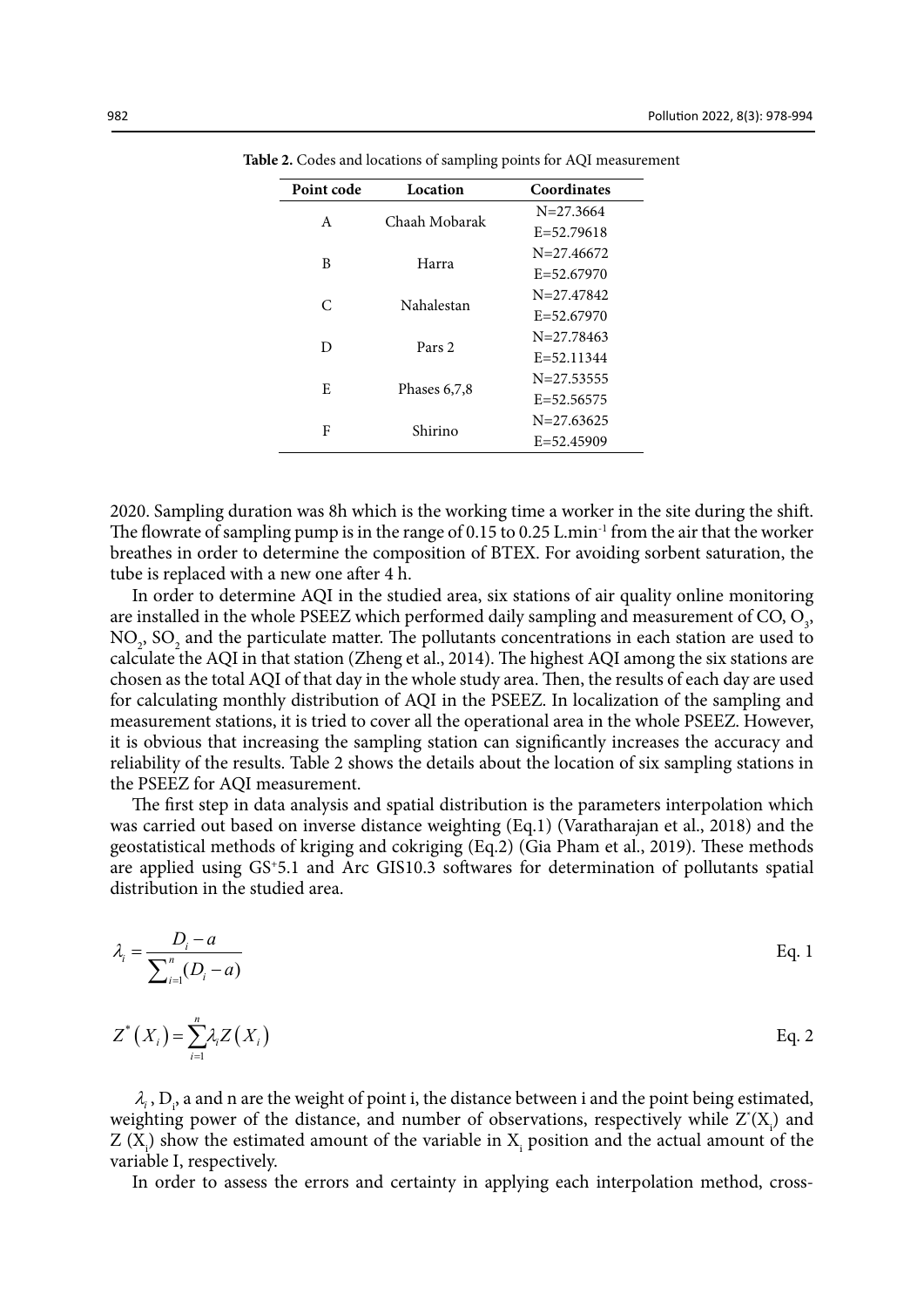validation technique is used and the optimum method is chosen based on the results of crossvalidation for each variable. Root mean square error (Eq. 3), Nash–Sutcliffe (NS) coefficient (Eq. 4), and  $\mathbb{R}^2$  coefficient are the indices based on which the accuracy of the data analysis is evaluated (Asgharnejad, Sarrafzadeh, et al., 2021). As values of  $R^2$  and NS coefficients get closer to 1 and RSME closer to zero, the model performance is more proficient (Asgharnejad & Sarrafzadeh, 2020; Jimeno-Sáez et al., 2018).

$$
RSME = \sqrt{\frac{\sum_{i=1}^{n} (O_i - E_i)^2}{n}}
$$
 Eq. 3

$$
NS = 1 - \left[ \frac{\sum_{i=1}^{n} (O_i - E_i)^2}{\sum_{i=1}^{n} (O_i - \overline{O})^2} \right]
$$
 Eq. 4

 $O_i$ ,  $E_i$  O and E are the observed data, simulated data in the base level, averaged observed data, and averaged simulated data, respectively.

## **RESULTS AND DISCUSSION**

Hazardous chemicals such as hydrocarbons and BTEX are measured by the methodology described in the previous section in the 16 sampling points of table 1. Figure 2 shows the results of chemicals analysis is sampling point 1.

Figure 2 shows that the largest share of the hazardous chemicals in the air composition of sampling point 1 is related to ethylbenzene. However, the permissible exposure limit (PEL) for exposure to ethylbenzene is 100 ppm and the concentration of this chemical in point 1 will not violate the PEL (Knecht et al., 2000). On the other hand, benzene is an extremely hazardous material which may cause fatal diseases and disorders such as a wide range of cancers (Hsieh et al., 2021). According to European Commission, 5 μg.m-3 (0.001437 ppm) is the permissible exposure limit (PEL) for exposure to benzene and its derivatives in operational sites and for a mid-term exposure (Kumar & Tyagi, 2006). Referring to figure 2 reveals that the benzene detected in the air sample of point 1 are above the minimum standard limit. The concentration

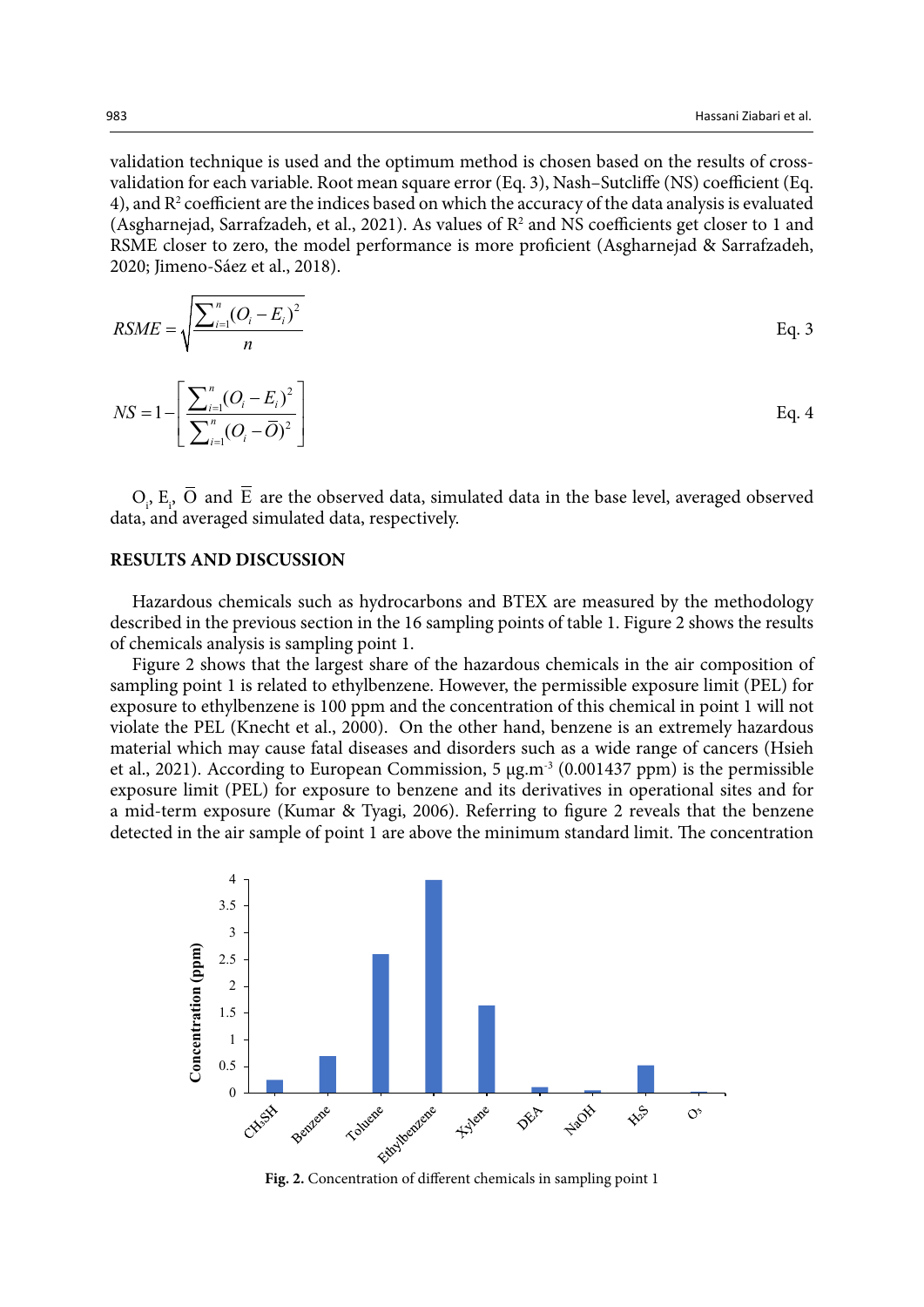of benzene (0.69 ppm) is 480 times greater than the PEL which makes sampling point 1 a hazardous area for unprotected personnel such as official and non-operational staff. Apart from benzene, existence of ethylbenzene, toluene and xylene which all are hazardous aromatics will increase the cumulative risk of BTEX in the sampling point 1.

BTEX is mainly emitted during process or tanks filling from gaskets and flanges. The tanks of storing the chemicals have a rubber sealing which may get loose and loose and loose its capability in sealing after a time and it is a huge source of BTEX emission. Moreover, the emissions can also occur during ships, trucks and containers loading. Wastewater treatment plant is also another unit which has a great contribution to BTEX emission due to open and direct vicinity of the polluted effluent with the atmosphere in their ponds (Asgharnejad, Khorshidi Nazloo, et al., 2021; Ziabari et al., 2022). Controlling the BTEX production at the source, regular inspection of the gaskets, flanges and sealing and updating the loading equipment are the solutions that may have great positive impacts on reducing the BTEX emission in industrial complexes such as PSEEZ.

It must be taken into account that points 1 to 5 are related to gas refineries in which the aromatic concentrations is expected to be lower than petrochemical complexes. The main source of aromatics in the gas refineries is those that has been extracted from the hydrocarbon well and delivered to the refinery, while in most of petrochemical complexes, the linear hydrocarbons are fed as the input in order to produce aromatics such as benzene, styrene and xylene. Therefore, PEL violation up to 480 times higher, increases the concern about the air quality of the whole area regarding numerous number of gas refineries and petrochemical complexes. This data intensifies the concerns about the cancer risk of BTEX (esp. benzene) in PSEEZ. Our previous study performed for evaluating the amount of BTEX by passive sampling in PSEEZ showed that the maximum amount of benzene in the area is about 0.0094 ppm which was recorded in petrochemical complexes (Ziabari et al., 2022). However, active sampling showed that the situation is much more severe regarding benzene concentration, since its concentration in gas refineries area is about 480 times higher than the data recorded by passive sampling. This meaningful difference shows the necessity of further studies in the area for BTEX (esp. benzene) concentration with more effective methodologies such as active sampling or high accuracy online sensors.

Surface ozone is another chemical which is more important regarding environmental health problems and its standard for 1h release is 0.08 ppm which is not violated in sampling point 2 (Mulholland et al., 1998).

CH<sub>3</sub>SH (methyl mercaptan) is a highly odorant compound which is abundantly found in energy zones and there is a threshold for respiration of this material due to the potential destructive impacts it may cause to lung and other organs of the respiration system (Jiang et al., 2021). However, National Institute for Occupational Safety and Health (NIOSH) has announced 0.5 ppm as the airborne exposure limit of  $\mathrm{CH_3SH}$  for short-term work period (Mitsubayashi & Hashimoto, 2002). Although figure 2 shows that the concentration of  $CH_3SH$  in sampling point 1 rests in the acceptable range suggested by NIOSH, the cumulative effect of this pollutant for long periods may result in long-term impacts on personnel health and safety.

Figure 2 also introduces  $H_2S$  as the pollutant with a noticeable concentration in the gas refineries which was also predictable. The main operation carried out in the gas refineries is sulfur recovery unit in which  $H_2S$  is separated from the natural gas.  $H_2S$  is a toxic gas that may be even fatal and cause asphyxia in high concentration for very short respiration time. However, the PEL of H2 S for a short-term exposure is 15 ppm set by NIOSH (Ni et al., 2012). Figure 2 shows that despite noticeable amount of  $H_2S$  in the air composition of point 1, its concentration lays in the acceptable range and does not violate the PEL. However, it cumulative effects in long $t$ erm can still be a challenge and must be taken into account similar to  $CH<sub>3</sub>SH$ .

NaOH is also largely being utilized in gas refineries for gas sweetening and it is rational to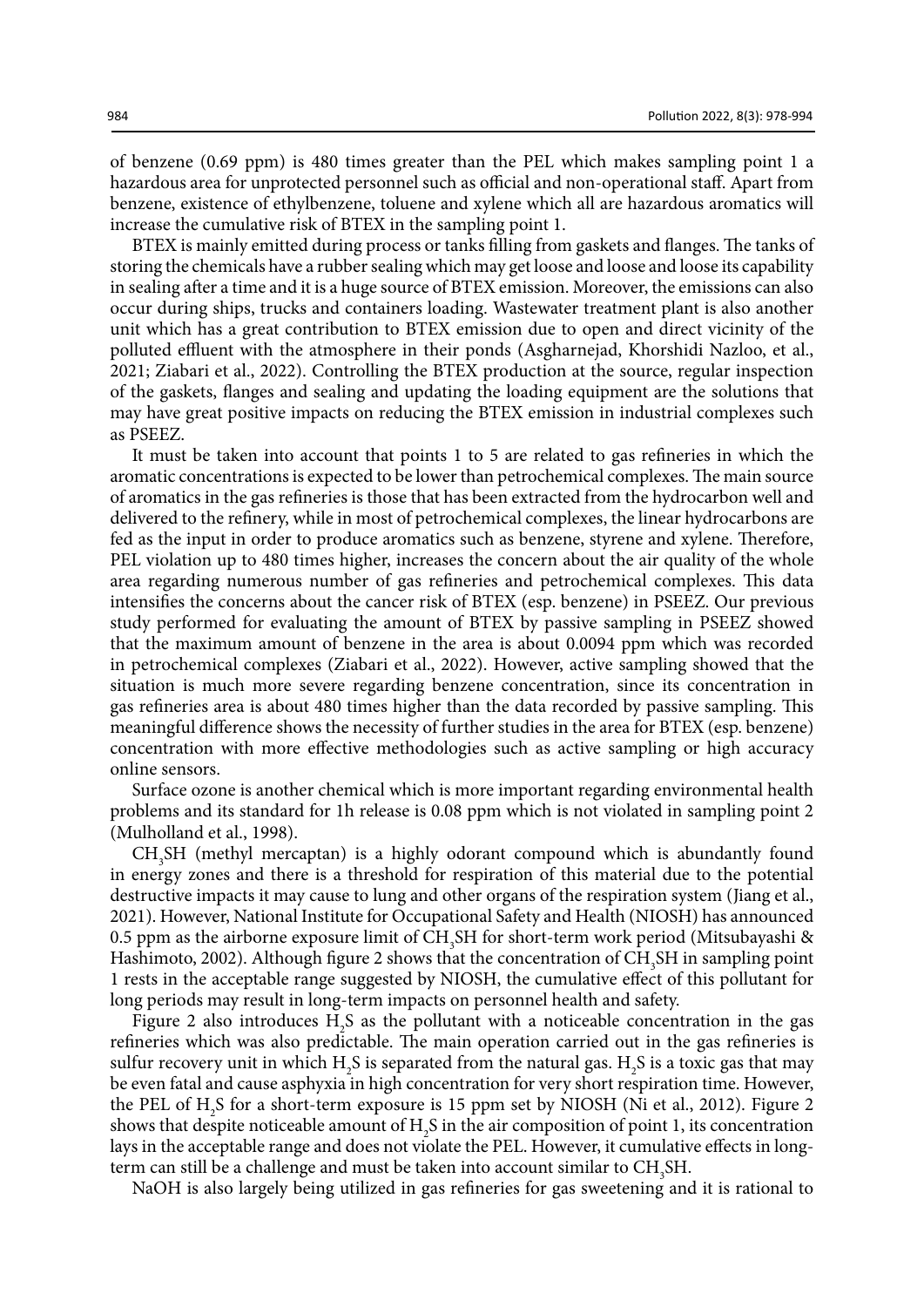| Pollutant | Average concentration<br>$(mg.m^{-3})$ | <b>Control limits</b> |            | Time weighted average | <b>Modified TWA</b> |  |
|-----------|----------------------------------------|-----------------------|------------|-----------------------|---------------------|--|
|           |                                        | <b>LCL</b>            | <b>UCL</b> | [TWA] $(mg.m^{-3})$   | $(mg.m^{-3})$       |  |
| Fe        | 4.419                                  | 1.677                 | 1.857      | 5                     | 2.5                 |  |
| Pb        | 0.033                                  | 1.280                 | 1.359      | 0.05                  | 0.025               |  |
| Cr        | 0.014                                  | $-0.212$              | 0.324      | 0.5                   | 0.25                |  |
| Ni        | 0.006                                  | $-0.522$              | 0.642      | 0.2                   | 0.1                 |  |

**Table 3.** The concentration of metals in the fume of welding workshop of sampling point 2

Table 3- The concentration of metals in the function of  $\mathcal{A}$  and  $\mathcal{A}$  and  $\mathcal{A}$  and  $\mathcal{A}$  and  $\mathcal{A}$ 



**Fig. 3.** Concentration of different pollutants in the air composition of sampling point 3

expect high amounts of this material in the air composition due to possible leakage (Kazemi et al., 2014). PEL of NaOH is 1.22 ppm which must not be violated at any time due to its harmful effects (Salocks & Kaley, 2003). Although figure 2 shows its concentration in the safe range, its cumulative effects with  $H_2S$  in long terms must be taken into account in risk analyses.

Apart from the pollutants reported in figure 2, existence of specific metals such as Fe and Pb in the air composition of welding workshop is challenging due to hazardous effects of these metals and their carcinogenic impacts (Kim et al., 2015). Table 3 shows the analysis of metals in the fume of the welding workshop of sampling point 2 which are recorded in the gaseous media and from the operational site of welding workshop.

Table 3 shows that the concentration of Fe and Pb are higher than the modified TWA and lay beyond the standard range of these metals. Since metals and hydrocarbons such as BTEX are extremely hazardous chemicals that are not considered in AQI calculation, a reconsideration is necessary in determining the most appropriate index for air quality and health assessment.

Figure 3 illustrates the air quality of sampling point 2 and the concentrations of chemicals in the sample collected from this point. The analysis of sampling point 1 showed that BTEX are the most significant hazardous hydrocarbons in the air composition of the gas refineries. Therefore, it is tried in the continuation of this research to focus on BTEX as an index of the hazardous organics in gas refineries.

Benzene is chosen as the main organics for analysis due to their health issues. The analysis showed that the concentrations of toluene, ethylbenzene and xylene are negligible in point 3,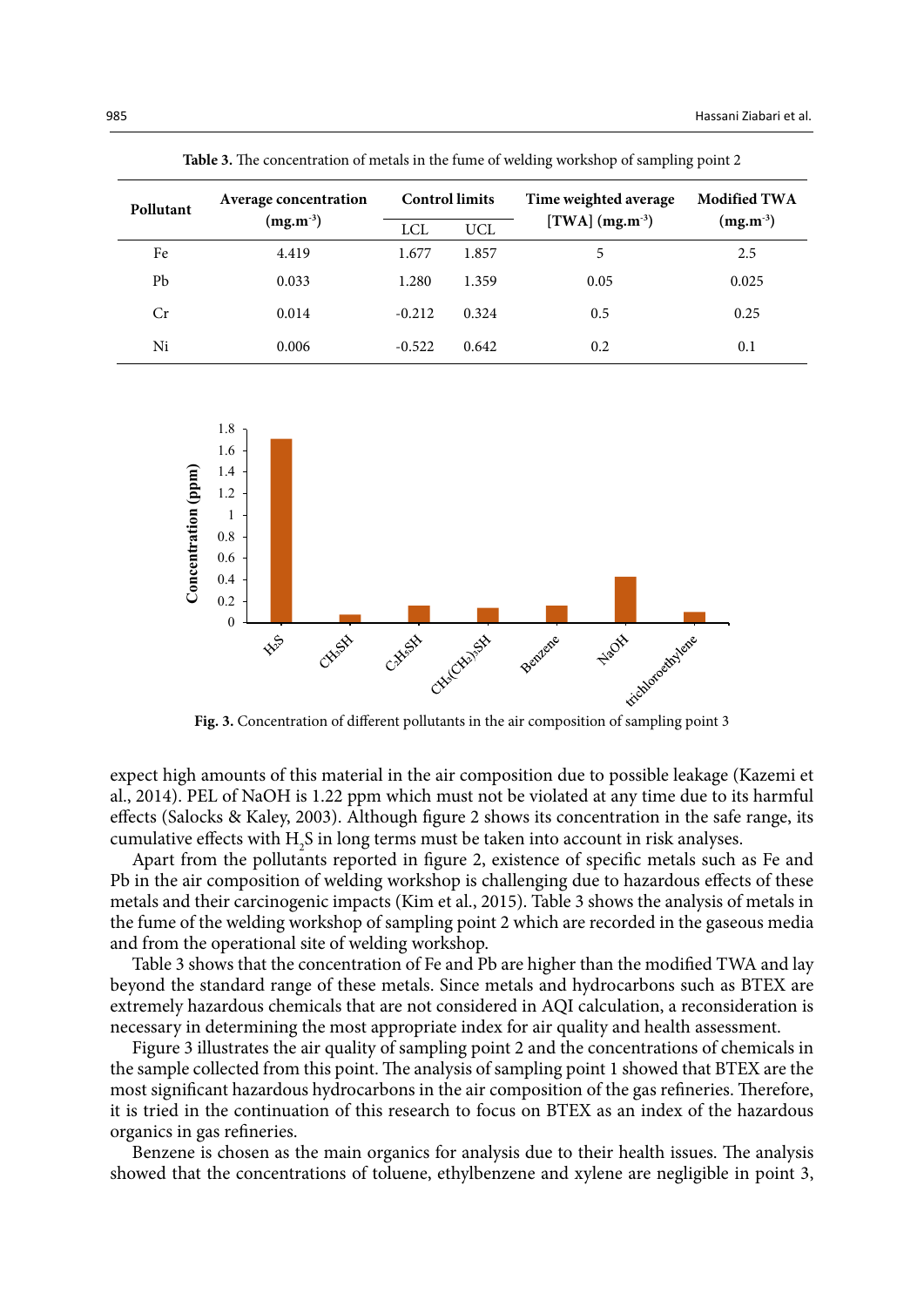| Pollutant      | Average concentration (mg.m <sup>-3</sup> ) TWA (mg.m <sup>-3</sup> ) Modified TWA (mg.m <sup>-3</sup> ) |      |       |
|----------------|----------------------------------------------------------------------------------------------------------|------|-------|
| Cu             | 1.019                                                                                                    | 0.2  | 0.1   |
| C <sub>d</sub> | 0.711                                                                                                    | 0.01 | 0.005 |
| Pb             | 1.738                                                                                                    | 0.05 | 0.025 |
| Сr             | 0.144                                                                                                    | 0.05 | 0.025 |

Table 4-  $\sim$  Concentrations of metals in the welding functions of  $\sim$ **Table 4.** Concentrations of metals in the welding fume of sampling point 3



**Fig. 4.** Concentration of BTEX in sampling points 3, 4 and 5

therefore, they are not presented in figure 3.

Figure 3 shows that similar to point 1,  $H_2S$  is still a noticeable pollutant in air composition with a larger amount than point 1. Although concentration of  $H_2S$  in point 2 is still below the PEL, its cumulative effects may cause long-term harmful impacts on human health. Similar to point 1, the concentration of CH<sub>3</sub>SH is in the acceptable range. Therefore, the concentrations of ethyl mercaptan ( $C_2H_5SH$ ) and butyl mercaptan ( $CH_3(CH_2)_3SH$ ) are measured for this sampling point in order to assess the cumulative impacts of mercaptans. However, the cumulative amount of mercaptans in this point is about 0.4 ppm which is still below the PEL and acceptable.

Benzene is still a challenge in point 2. The concentration of benzene at this point is 0.16 ppm which is more than 110 times higher than its standard amount and makes it a great health challenge. Table 4 shows the compositions of metals in the welding fume of sampling point 2.

It is shown in table 4 that the concentration of heavy metals in the welding fume of natural gas refineries in PSEEZ is significantly higher than standard values and needs strict regulations for personnel exposure due to their high cancer risk.

Figure 4 shows the analysis of air composition with an emphasis on BTEX in sampling points 3, 4 and 5.

The sources of BTEX in the air are comprehensively introduced in our previous study, however, leakage from gaskets, rings and fittings are the main sources of BTEX emission to the air in gas refineries (Ziabari et al., 2022). Therefore, numerous parameters such as refinery's equipment age, material and design can noticeably affect the amount of leakage and the BTEX concentration in the air composition of a refinery, consequently. That is why the composition of these compounds are different in different sampling points. However, the concerning fact is high amounts of benzene in all sampling points which is remarkably higher than the PEL and needs strict regulations and immediate actions for personnel protection, especially those in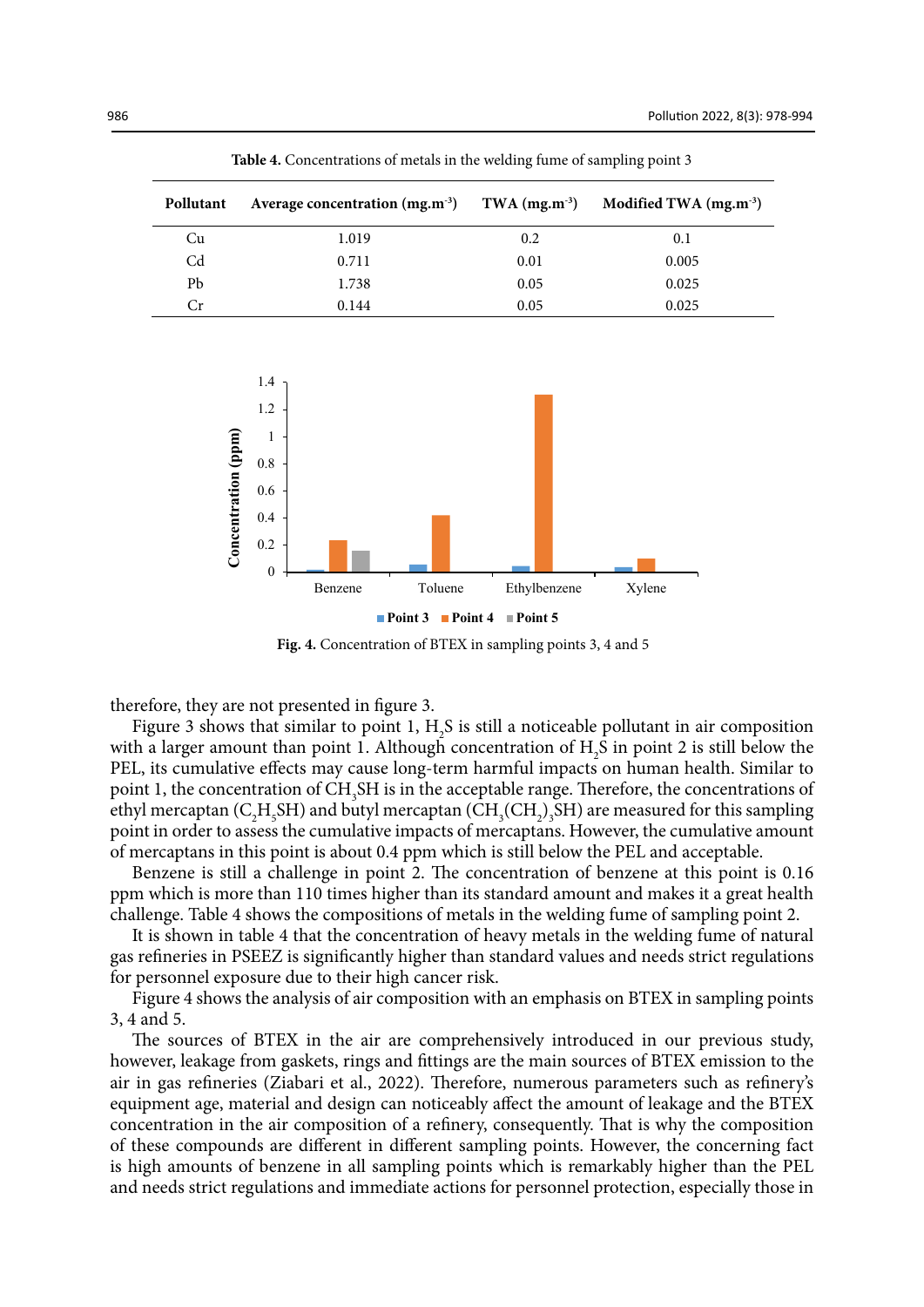

**Fig.5.** Concentration of different chemicals in sampling point 6



**Fig. 6.** Concentration of BTEX in sampling points 7-13

non-operational and official positions who are commuting unprotected. 

Petrochemical complexes are the other group of operational sites that are focused mainly in west and north-west of PSEEZ and produce a wide range of pollutants in significant amounts. Points 6-13 are related to some of these petrochemical complexes. Figure 5 shows the concentration of BTEX in the air composition of sampling point 6. Due to the nature of the process in petrochemical complexes, different types of hydrocarbons are the most challenging pollutants and the compounds such as  $H_2S$ , NaOH and mercaptans are neglected.

It is obvious from figure 5 that benzene is the most challenging pollutant in point 6. The concentration of benzene in this point is 0.22 ppm which is 153 times higher than the PEL of benzene. Furthermore, if the cumulative impacts of BTEX be taken into account, the situation gets even more severe with serious health risk. The data presented in figure 5 emphasizes one more time the necessity of a reconsideration in choosing the appropriate index for air health assessment. Moreover, the level of benzene and its derivatives raises the need to a reevaluation in the localization of official and non-operational units.

Figure 6 shows the analysis of the air composition in points 7-13 regarding BTEX concentration. As it is shown in figure 6, concentration of BTEX in point 8 is significantly high and violates the PEL. Benzene concentration in point 8 is 160 time higher than the standard amount.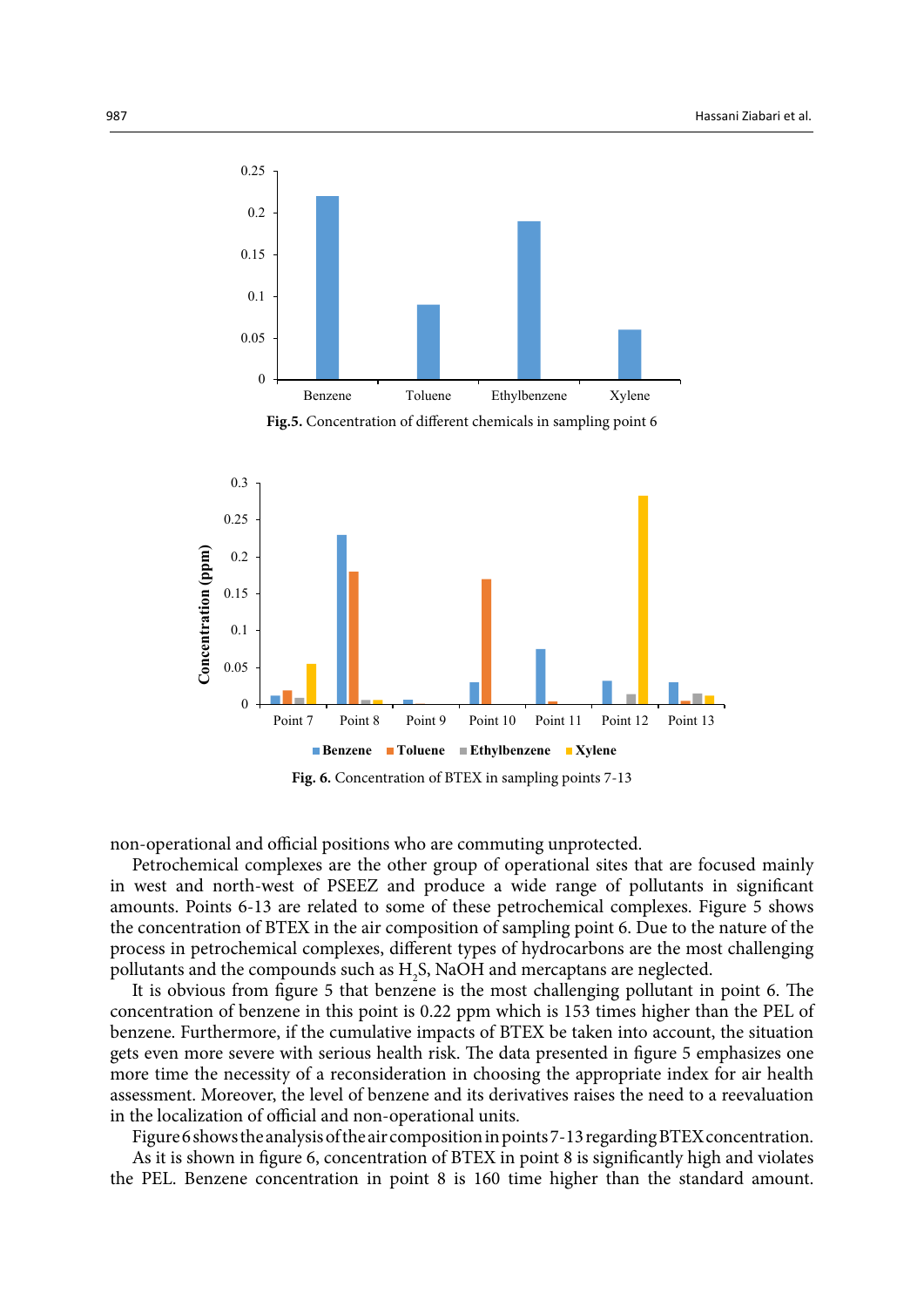These concentrations for points 7 and 9 are 8 and 4 times higher than PEL, respectively whose cumulative impact with points 6 and 8 creates a drastic health situation. Benzene concentration in points 10 and 11 are 20 and 50 times higher than EPL, respectively while in points 12 and 13 this ratio is about 50 times higher. The cumulative impacts of BTEX in the petrochemical area is dramatically high, since as figure 1 shows they are all located in the vicinity of each other. There must be a reassessment in location of official and non-operational units of petrochemical complexes considering the situation with BTEX concentration. Moreover, modern and hightech devices of air quality assessment is a critical necessity in this area for online monitoring of the hazardous materials concentrations and continuous risk analysis. Generating a dynamic model for predicting the sources of BTEX, their real-time concentration and spatial distribution regarding geographical conditions such as wind, altitude, precipitation, etc. will noticeably help the decision makers in PSEEZ to increase the human safety parameters and reduce probable losses of human resources due to air pollution.

Apart from benzene, other aromatics may also be challenging in the petrochemical complexes. Although the concentration of toluene is not violating the standard limit (100 ppm) (Andersen et al., 1983), its cumulative impact with benzene and its derivatives will increase the health risk of exposure. As it can be concluded from the analysis of the points 1 to 13, BTEX (especially benzene) are the main compounds that must be considered in air quality assessment plans and programs.

In our previous study, we focused on spatial and temporal analysis of air quality in PSEEZ using passive sampling (Ziabari et al., 2022). It was concluded that although passive sampling is a moderately-accurate method for air quality assessment regarding BTEX distribution and gives a first idea about the situation, it cannot be used as a reference for making managerial decisions due to high response lag and limitation in measurement. Comparing the results achieved in current study with previous one validates the distribution of BTEX all over the PSEEZ regarding the most polluted area. However, active sampling revealed that the critical situation of air pollution (esp. BTEX pollution) is significantly more intensive than what was concluded by passive sampling. The results obtained in this study for BTEX concentration and other pollutants such as metals and H2 S raises the demand for defining multi-parameter and sophisticated indices for air quality assessment in industrial areas based on its local specifications. Moreover, high-tech methods of monitoring and measurement such as active sampling and online monitoring must be employed in order to have a real-time estimation of the air quality and make effective decisions.

This requirement is bolder and more serious when non-operational sites and areas are under consideration. Sampling points 14-16 are focused on some of the most populated nonoperational areas in the PSEEZ. Figure 7 shows the concentration of BTEX in these three points.



**Fig. 7.** Concentrations of BTEX in sampling points 14 to 16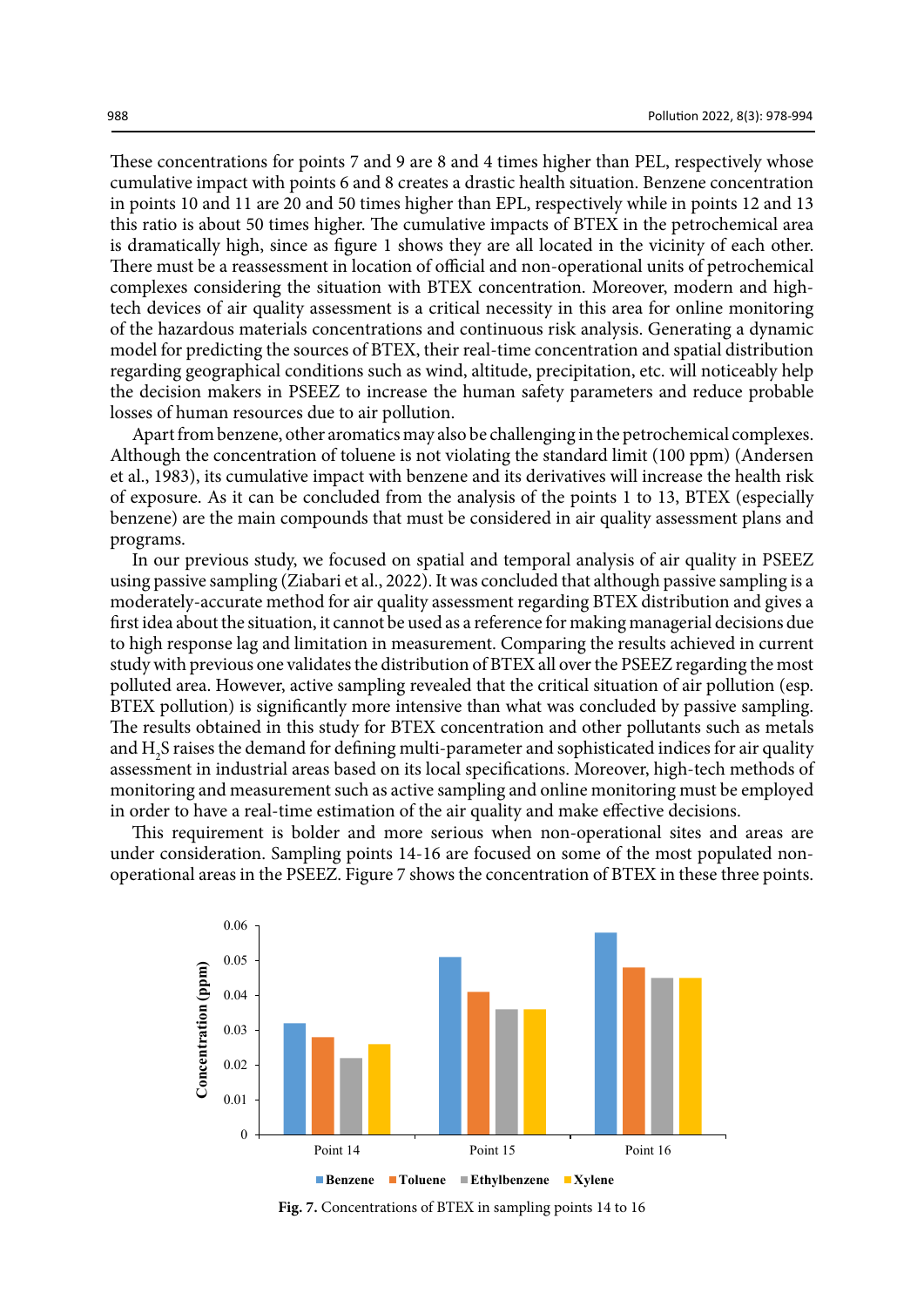| <b>AQI</b> range | Condition                      | Color  |
|------------------|--------------------------------|--------|
| $0 - 50$         | Good                           | Green  |
| $51 - 100$       | Moderate                       | Yellow |
| 101-150          | Unhealthy for sensitive groups | Orange |
| 151-200          | Unhealthy                      | Red    |
| 201-300          | Extremely unhealthy            | Violet |
| > 300            | Hazardous                      | Purple |

Table 5- Grading system based on AQI **Table 5.** Grading system based on AQI

| Month | No. of green | No. of yellow  | No. of orange  | No. of red | No. of violet  | No. of purple |
|-------|--------------|----------------|----------------|------------|----------------|---------------|
|       | days         | days           | days           | days       | days           | days          |
| Jan.  | 11           | 18             | $\mathbf{0}$   | $\Omega$   | $\overline{0}$ | 0             |
| Feb.  | 7            | 14             | 7              |            | $\overline{0}$ |               |
| Mar.  | $\bf{0}$     | 8              | 15             |            | $\Omega$       |               |
| Apr.  | 5            | 15             | 6              |            | $\mathbf{0}$   |               |
| May   | 5            | 20             | $\overline{4}$ |            |                |               |
| Jun.  | 0            | 22             | 7              |            | $\overline{0}$ |               |
| Jul.  |              | 21             | 8              |            | $\overline{0}$ |               |
| Aug.  | 0            | 5 <sup>5</sup> | 10             | 8          | 6              |               |
| Sep.  | 0            | 19             | 3              |            | 6              |               |
| Oct.  | $\Omega$     | 18             | 7              |            | $\theta$       |               |
| Nov.  | 6            | 21             | $\overline{2}$ |            | $\overline{0}$ |               |
| Dec.  | 20           | 9              | $\theta$       |            | $\theta$       |               |
| Total | 55           | <b>190</b>     | 69             | 24         | 13             |               |

**Table 6.** AQI analysis in different months during 2020

Figure 7 reveals a horrible fact about the concentrations of BTEX in the non-operational areas. It shows that concentration of benzene in these non-operational sites reaches 40 times higher than the PEL which means a great cancer risk for the inhabitants and unprotected people living in the area. It is mainly due to the geographical conditions of the area and natural phenomena such as wind which moves the pollutants from the operational areas to the non-operational. Moreover, due to lower air movement in non-operational areas comparing operational sites, a temporal accumulation of BTEX may occur which means the BTEX brought from both refineries and petrochemical complexes are gathered together in the non-operational sites every day and generated a hazardous circumstances for the people living in these areas who are naturally unprotected. It is a serious problem that needs urgent action for preventing catastrophic incidents in the area. Continuation of this situation may lead to a human disaster in the forthcoming years and needing to more serious acts such as city evacuation.

Furthermore, making a comparison between benzene and toluene shows that the average concentration of benzene in the studied period is higher than the toluene which means that the ambient air of PSEEZ is more polluted with benzene than toluene. Considering the higher carcinogenic risk of benzene comparing to toluene, it is an unsatisfactory conclusion. However, this finding is in accordance with the results of the previous studies conducted in this study area regarding BTEX concentration (Keramati et al., 2016; Mirrezaei & Orkomi, 2020).

AQI usually varies between 0 and 500. As AQI increases, the air is more polluted and its hazardous impacts on human health is more severe. Table 5 shows the grading system of air quality based on AQI.

Table 6 is the report of AQI analysis in PSEEZ during 2020 segregated based on different months.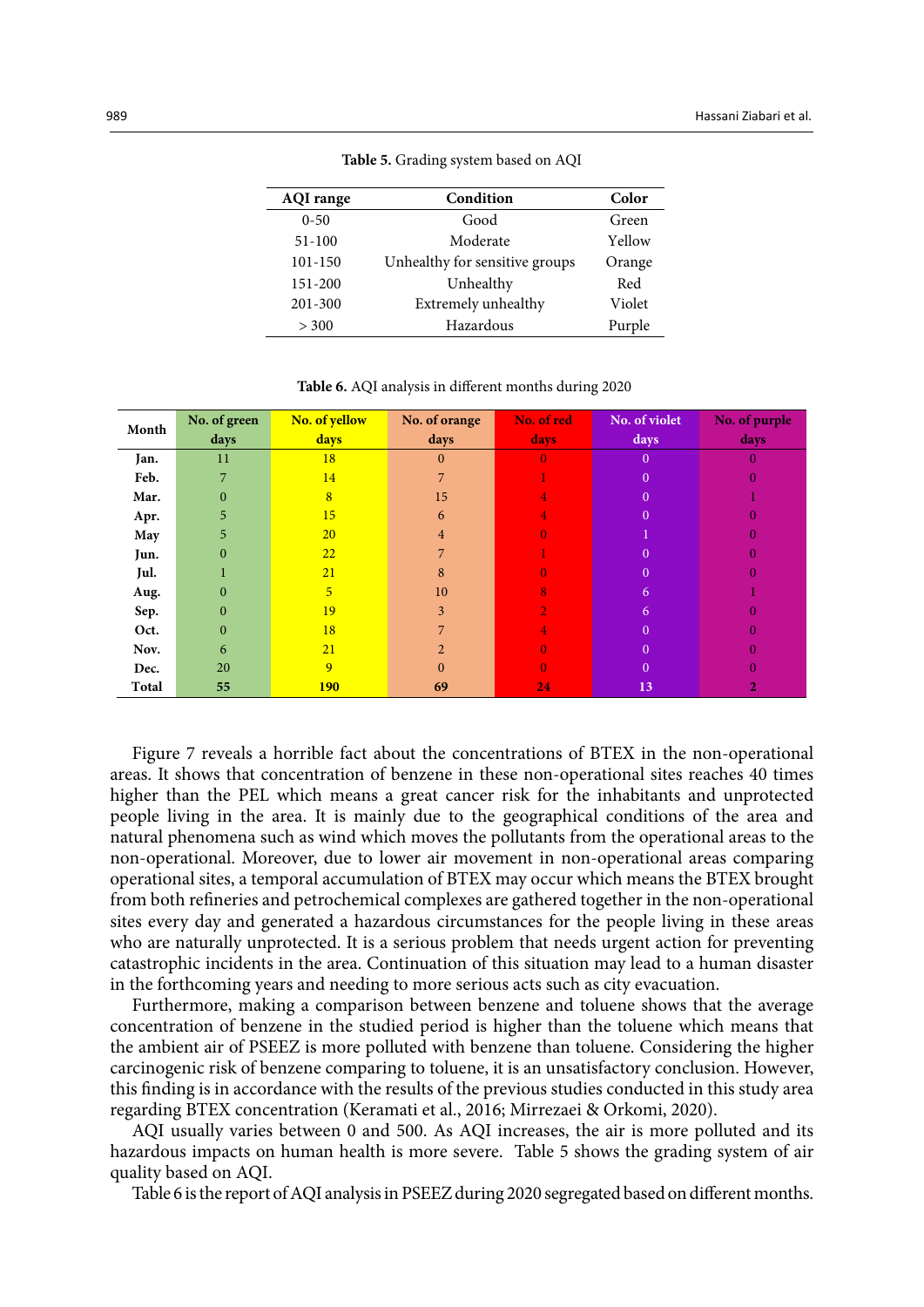

**Fig. 8.** Spatial distribution of BTEX in the PSEEZ

Table 6 shows that during 2020, more than 67% of the year is good and moderate on the basis of AQI and only 4% of the year are extremely unhealthy and hazardous. However, chemicals analysis, especially BTEX, showed that the air quality of PSEEZ is hazardous at most of the year regarding the concentrations of the pollutants. This comparison proves that AQI is not a suitable index for assessing the air quality in large industrial areas such as PSEEZ and a reconsideration in the management programs and plans is necessary. One of the most important breakthroughs can de defining local indices for air quality assessment that includes hazardous chemicals such as BTEX as well as those employed in AQI definition. Detailed data of AQI analysis for sampling points A-F based of different pollutants are not presented here, since it is not the focus of this study and prolongs the data but they are available upon request. However, these data showed that point C had the highest number of violet and purple days during 2020 regarding AQI. Figure 8 shows the distribution of BTEX in the whole PSEEZ based of the data obtained in active sampling section using GIS.

Point C is in the eastern area of PSEEZ and in the vicinity of phases 15 and 16 of the natural gas refineries. Nevertheless, figure 8 shows that the concentration of BTEX is higher in western side of PSEEZ. This meaningful difference in the distribution of BTEX and AQI raises the need to a reconsideration in air quality assessment indices again. Based on AQI the air quality of western side of PSEEZ is not unhealthy while BTEX analysis shows that its air is extremely hazardous for the personnel and even inhabitants that reside in the non-operational areas. In term of decision making, the results achieved in this research can be significantly helpful for redesigning human resource management programs.

Comparing figure 8 with the results of BTEX distribution in our previous research using passive sampling also reveals important points about the accuracy of passive and active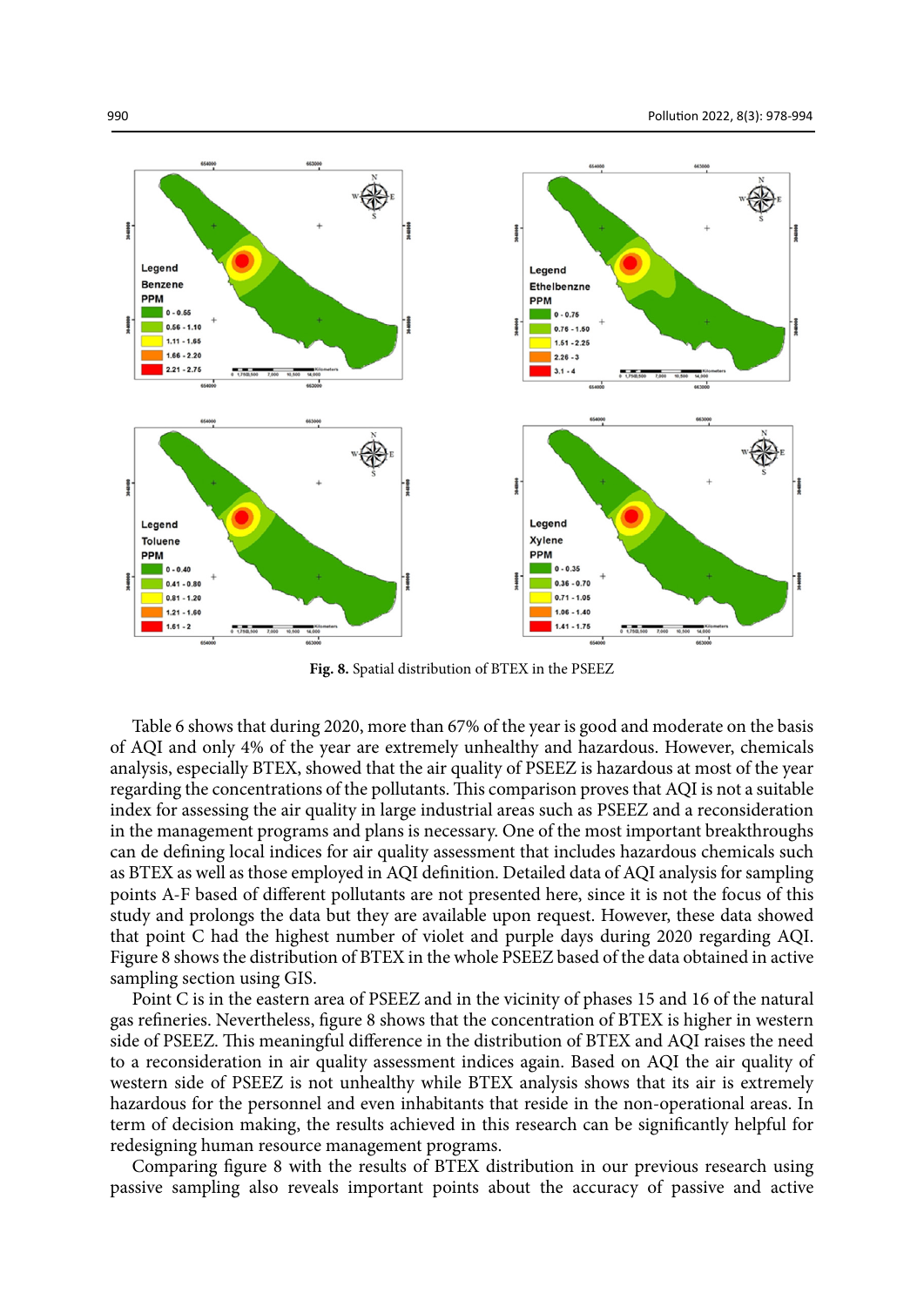sampling in BTEX measurement (Ziabari et al., 2022). According to our previous study using passive sampling, north-west of PSEEZ had the highest concentration of BTEX which was mainly attributed to petrochemical complexes that are active in the zone (Ziabari et al., 2022). This is also in accordance with the findings of previous studies carried-out in this study area regarding the composition of petrochemical wastes (Ghazizade et al., 2021). However, figure 8 shows that the highest amounts of BTEX are concentrated in the west and central area of PSEEZ which is close to urban area of Asalouyeh and Nakhl-e-Taghi rather than the industrial site. It means that the impact of climatic parameters such as wind and air pressure is huge as well as geographical conditions such as the positions of the mountains and land slope. Therefore and as it can be seen in figure 8, the BTEX generated in the industrial site moves towards the urban area where can cause more fatal effects in comparison to the industrial site. Passive sampling was not able to show this phenomenon well, because there is a meaningful time lag between the sampling and sample analysis in this method. Moreover, there is a high possibility for the adsorbants to get saturated at the very beginning of sampling process due to high concentrations of the pollution in the atmosphere. Hence, it is necessary for the passive sampling to be completed with the more accurate methods such as active sampling or online monitoring. In other words, passive sampling is a very useful method to diagnose the polluted area generally and it provides a large area in which the probability of presence of the pollutant is higher than other parts. With supplementary methods such as active sampling, this wide area can be limited to smaller grids and online monitoring also enables point analysis. Therefore and according to the results of current and previous study, it can be concluded that combination of active and passive sampling can give an acceptable idea about the spatial distribution of BTEX in PSEEZ or any other industrial zone with high amount of atmospheric pollution. As a matter of fact, this conclusion is not limited to BTEX and PSEEZ and can be generalized to any other pollutant and any other industrial or urban area.

#### **CONCLUSION**

This study is focused on making a comparative study on effectiveness of AQI as a generallyaccepted index for air quality assessment and brings up the idea of a reconsideration in these methods, since, in sophisticated industrial areas such as PSEEZ, AQI cannot define the whole situation of the air composition solely and is not a justifiable index for assessing air health. The results of this study can be an appropriate platform for further development of dynamic models of air quality monitoring and assessment in large industrial areas. Moreover, they can be used as the input of further studies for definition of generic or local indices of air quality instead of AQI for highly-polluted industrial areas such as energy zones. Moreover, it is shown that the hazardous impacts of BTEX in non-operational areas are even more severe than operational sites due to pollution accumulation which needs an urgent managerial action for avoiding human catastrophe. Developing a dynamic system of real-time chemicals measurement and spatial distribution based on the meteorological and operational situation of PSEEZ can be a very big step in environmental management of this large energy area. The data achieved in this research not only highlights the need to this model, but also provide a very good database for development of such a monitoring system and may be a platform for more studies in this field.

## **GRANT SUPPORT DETAILS**

The present research did not receive any financial support.

# **CONFLICT OF INTEREST**

The authors declare that there is not any conflict of interests regarding the publication of this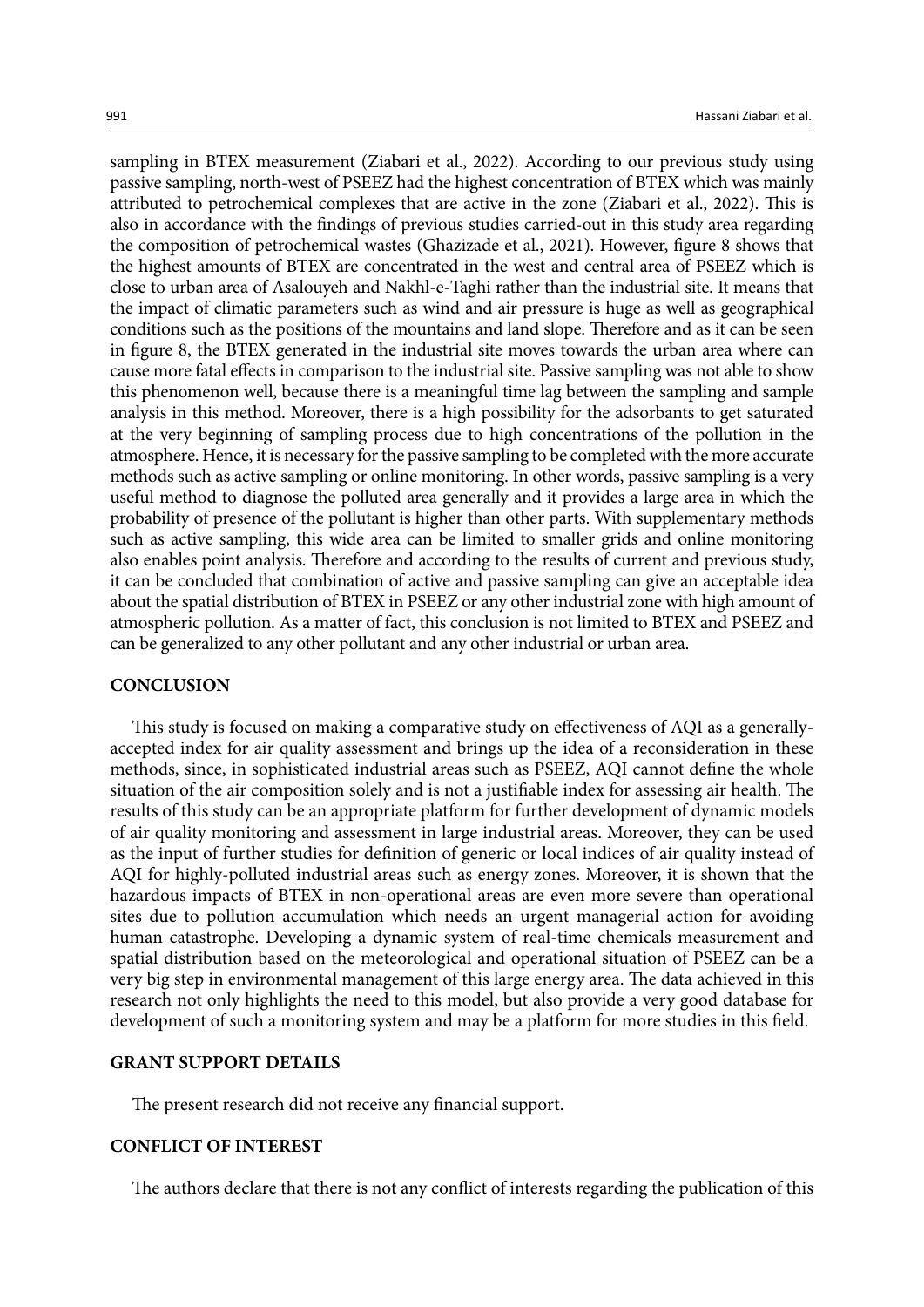manuscript. In addition, the ethical issues, including plagiarism, informed consent, misconduct, data fabrication and/ or falsification, double publication and/or submission, and redundancy has been completely observed by the authors.

# **LIFE SCIENCE REPORTING**

No life science threat was practiced in this research.

## **REFERENCES**

- Abbasi, S., Keshavarzi, B., Moore, F., Turner, A., Kelly, F. J., Dominguez, A. O. and Jaafarzadeh, N. (2019). Distribution and potential health impacts of microplastics and microrubbers in air and street dusts from Asaluyeh County, Iran. Environ Pollut, 244, 153-164.
- Andersen, I., Lundqvist, G. R., Mølhave, L., Pedersen, O. F., Proctor, D. F., Væth, M. and Wyon, D. P. (1983). Human response to controlled levels of toluene in six-hour exposures. Scand J Work Env Hea, 405-418.
- Asgharnejad, H., Khorshidi Nazloo, E., Madani Larijani, M., Hajinajaf, N. and Rashidi, H. (2021). Comprehensive review of water management and wastewater treatment in food processing industries in the framework of water‐food‐environment nexus. Compr Rev Food Sci F, 20(5), 4779-4815.
- Asgharnejad, H. and Sarrafzadeh, M.-H. (2020). Development of digital image processing as an innovative method for activated sludge biomass quantification. Front Microbiol, 11, 2334.
- Asgharnejad, H., Sarrafzadeh, M.-H., Abhar-Shegofteh, O., Nazloo, E. K. and Oh, H.-M. (2021). Biomass quantification and 3-D topography reconstruction of microalgal biofilms using digital image processing. Algal Res, 55, 102243.
- Ashournejad, Q., Amiraslani, F., Moghadam, M. K. and Toomanian, A. (2019). Assessing the changes of mangrove ecosystem services value in the Pars Special Economic Energy Zone. Ocean Coast Manage, 179, 104838.
- Brauer, M., Freedman, G., Frostad, J., Van Donkelaar, A., Martin, R. V., Dentener, F., Dingenen, R. v., Estep, K., Amini, H. and Apte, J. S. (2016). Ambient air pollution exposure estimation for the global burden of disease 2013. Environ Sci Technol, 50(1), 79-88.
- Breuer, D. (2012). Analytical performance issues: Flow resistance of samplers for personal monitoring in work areas and requirements for sampling pump performance. J Occup Environ Hyg, 9(2), D25-D32.
- Cepeda, M., Schoufour, J., Freak-Poli, R., Koolhaas, C. M., Dhana, K., Bramer, W. M. and Franco, O. H. (2017). Levels of ambient air pollution according to mode of transport: a systematic review. The Lancet Public Health, 2(1), e23-e34.
- Ghazizade, M. J., Koulivand, H., Safari, E. and Heidari, L. (2020). Petrochemical waste characterization and management at Pars Special Economic Energy Zone in the south of Iran. Waste Manage Res, 0734242X20922585.
- Ghazizade, M. J., Koulivand, H., Safari, E. and Heidari, L. (2021). Petrochemical waste characterization and management at Pars Special Economic Energy Zone in the south of Iran. Waste Manage Res, 39(2), 199-208.
- Gia Pham, T., Kappas, M., Van Huynh, C. and Hoang Khanh Nguyen, L. (2019). Application of ordinary kriging and regression kriging method for soil properties mapping in hilly region of Central Vietnam. ISPRS Int Geo-Inf, 8(3), 147.
- Gouin, T., Harner, T., Blanchard, P. and Mackay, D. (2005). Passive and active air samplers as complementary methods for investigating persistent organic pollutants in the Great Lakes basin. Environ Sci Technol, 39(23), 9115-9122.
- Han, X., Sun, T. and Feng, Q. (2019). Study on environmental pollution loss measurement model of energy consumption emits and its application in industrial parks. Sci Total Environ, 668, 1259-1266.
- Heibati, B., Pollitt, K. J. G., Karimi, A., Charati, J. Y., Ducatman, A., Shokrzadeh, M. and Mohammadyan, M. (2017). BTEX exposure assessment and quantitative risk assessment among petroleum product distributors. Ecotox Environ Safe, 144, 445-449.
- Heidarinejad, Z., Kavosi, A., Mousapour, H., Daryabor, M. R., Radfard, M. and Abdolshahi, A. (2018). Data on evaluation of AQI for different season in Kerman, Iran, 2015. Data in brief, 20, 1917-1923.
- Hsieh, P. Y., Shearston, J. A. and Hilpert, M. (2021). Benzene emissions from gas station clusters: a new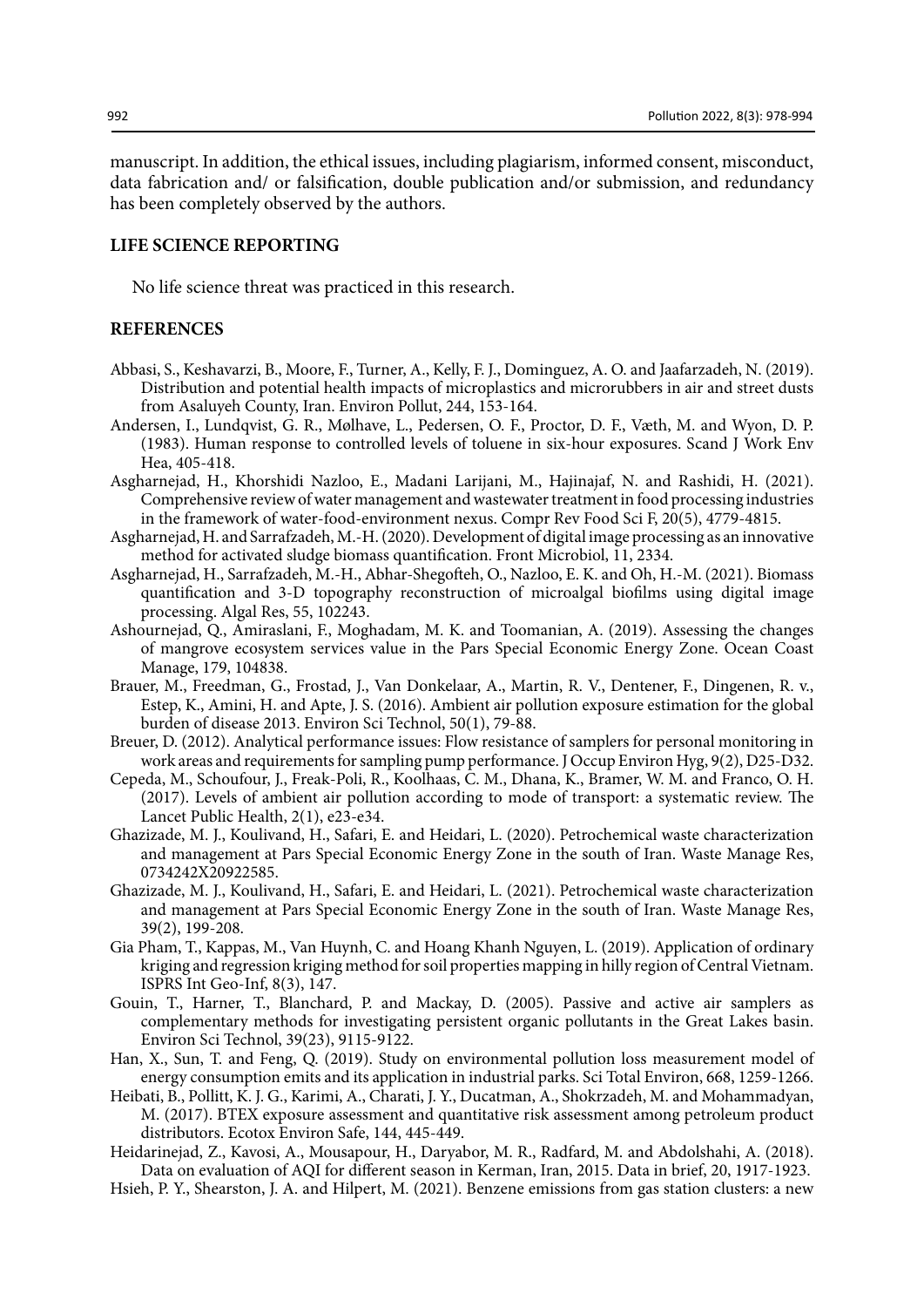framework for estimating lifetime cancer risk. J Environ Health Sci, 1-11.

- Huang, Z., Wang, Y., Yu, Q., Ma, W., Zhang, Y. and Chen, L. (2015). Source area identification with observation from limited monitor sites for air pollution episodes in industrial parks. Atmos Environ, 122, 1-9.
- Huang, Z., Yu, Q., Ma, W. and Chen, L. (2019). Surveillance efficiency evaluation of air quality monitoring networks for air pollution episodes in industrial parks: Pollution detection and source identification. Atmos Environ, 215, 116874.
- Jiang, L., Fang, J., Li, K., Xu, X. and Qiao, J. (2021). Lung tissue inflammatory response and pneumonocyte apoptosis of Sprague-Dawley rats after a 30-day exposure in methyl mercaptan vapor. JAPCA J Air Waste Ma, 71(5), 540-552.
- Jimeno-Sáez, P., Senent-Aparicio, J., Pérez-Sánchez, J. and Pulido-Velazquez, D. (2018). A Comparison of SWAT and ANN models for daily runoff simulation in different climatic zones of peninsular Spain. Water, 10(2), 192.
- Kazemi, A., Malayeri, M. and Shariati, A. (2014). Feasibility study, simulation and economical evaluation of natural gas sweetening processes–Part 1: A case study on a low capacity plant in iran. J Nat Gas Sci Eng, 20, 16-22.
- Keramati, A., Nabizadeh Nodehi, R., Rezaei Kalantary, R., Nazmara, S., Zahed, A., Azari, A., Bahramifar, H. and Mahvi, A. H. (2016). TVOCs and BTEX concentrations in the air of south pars special economic energy zone. J Maz Univ Med, 25(133), 236-244.
- Kermani, M., Asadgol, Z., Gholami, M., Jafari, A. J., Shahsavani, A., Goodarzi, B. and Arfaeinia, H. (2021). Occurrence, spatial distribution, seasonal variations, potential sources, and inhalation-based health risk assessment of organic/inorganic pollutants in ambient air of Tehran. Environ Geochem Hlth, 43(5), 1983-2006.
- Kim, H. S., Kim, Y. J. and Seo, Y. R. (2015). An overview of carcinogenic heavy metal: molecular toxicity mechanism and prevention. J Cancer Prev, 20(4), 232.
- Knecht, U., Reske, A. and Woitowitz, H.-J. (2000). Biological monitoring of standardized exposure to ethylbenzene: evaluation of a biological tolerance (BAT) value. Arch Toxicol, 73(12), 632-640.
- Kumar, A. and Tyagi, S. (2006). Benzene and toluene profiles in ambient air of Delhi as determined by active sampling and GC analysis.
- Landrigan, P. J. (2017). Air pollution and health. The Lancet Public Health, 2(1), e4-e5.
- Li, X., Hu, Z., Cao, J. and Xu, X. (2022). The impact of environmental accountability on air pollution: A public attention perspective. Energ Policy, 161, 112733.
- Li, Y., Chiu, Y.-h. and Lu, L. C. (2018). Energy and AQI performance of 31 cities in China. Energ Policy, 122, 194-202.
- Mirrezaei, M. A. and Orkomi, A. A. (2020). Gas flares contribution in total health risk assessment of BTEX in Asalouyeh, Iran. Process Saf Environ, 137, 223-237.
- Mitsubayashi, K. and Hashimoto, Y. (2002). Bioelectronic nose for methyl mercaptan vapor using xenobiotic metabolizing enzyme: flavin-containing monooxygenase. Sensor Actuat B-Chem, 83(1- 3), 35-40.
- Mulholland, J. A., Butler, A. J., Wilkinson, J. G., Russell, A. G. and Tolbert, P. E. (1998). Temporal and spatial distributions of ozone in Atlanta: regulatory and epidemiologic implications. JAPCA J Air Waste Ma, 48(5), 418-426.
- Na, K., Kim, Y. P., Moon, K.-C., Moon, I. and Fung, K. (2001). Concentrations of volatile organic compounds in an industrial area of Korea. Atmos Environ, 35(15), 2747-2756.
- Nandan, A., Tauseef, S. and Siddiqui, N. (2017). Assessment of Ambient Air Quality Parameters in Various Industries of Uttarakhand, India. In (Mohan, R., Srinikethan, G., Meikap, B. (Eds.), Materials, Energy and Environment Engineering (pp. 279-290). Springer.
- Ni, J.-Q., Chai, L., Chen, L., Bogan, B. W., Wang, K., Cortus, E. L., Heber, A. J., Lim, T.-T. and Diehl, C. A. (2012). Characteristics of ammonia, hydrogen sulfide, carbon dioxide, and particulate matter concentrations in high-rise and manure-belt layer hen houses. Atmos Environ, 57, 165-174.
- Rai, P. K., Panda, L. L., Chutia, B. M. and Singh, M. M. (2013). Comparative assessment of air pollution tolerance index (APTI) in the industrial (Rourkela) and non industrial area (Aizawl) of India: An ecomanagement approach. AJEST, 7(10), 944-948.
- Rostami, S., Abessi, O. and Amini-Rad, H. (2019). Assessment of the toxicity, origin, biodegradation and weathering extent of petroleum hydrocarbons in surface sediments of Pars Special Economic Energy Zone, Persian Gulf. Mar Pollut Bull, 138, 302-311.